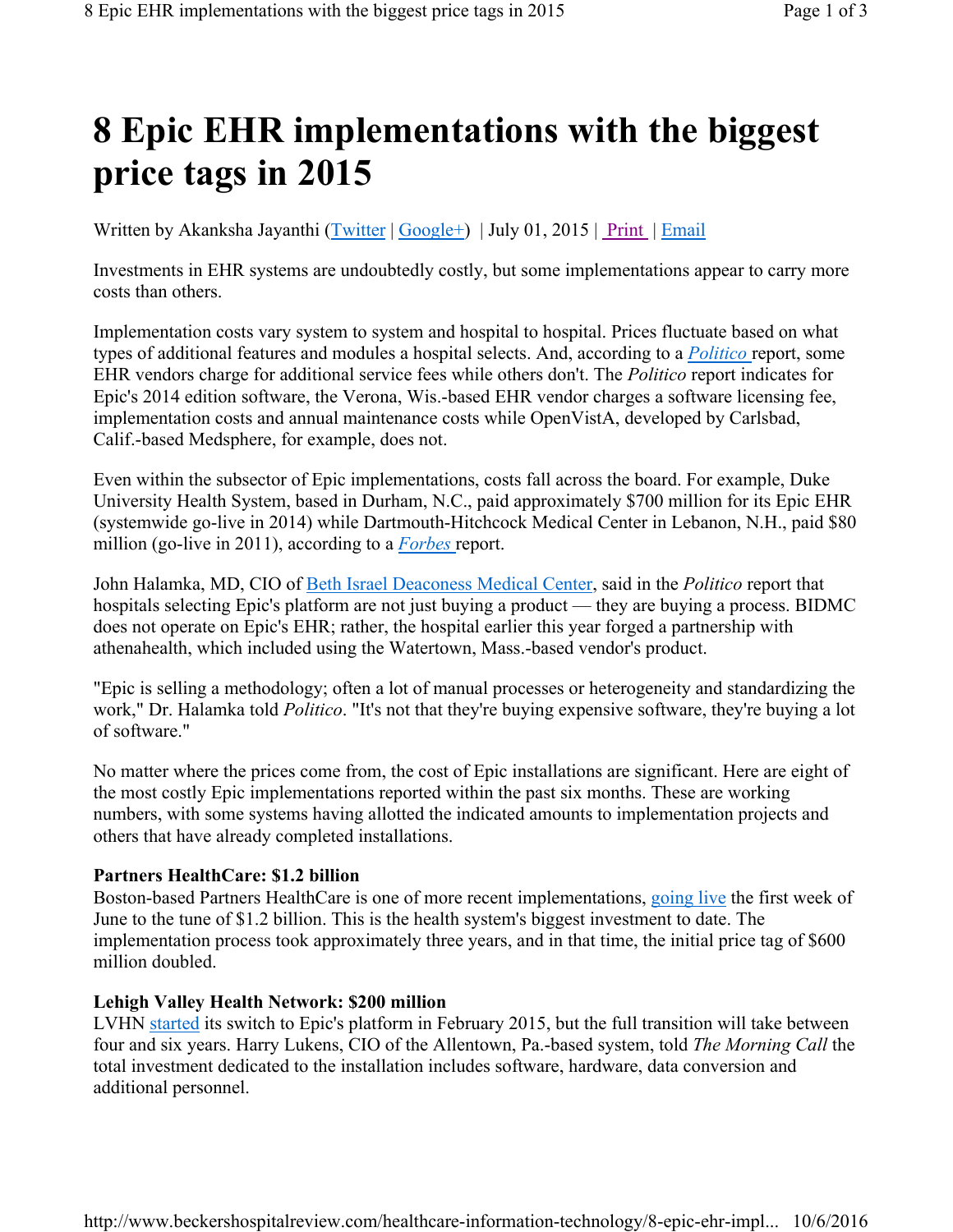# **Mayo Clinic: "Hundreds of millions"**

In January 2015, Rochester, Minn.-based Mayo Clinic announced it selected Epic's EHR and revenue cycle management platforms and planned to drop its Cerner and GE Healthcare contracts to do so. The value of the contract was not disclosed by the health system or the vendor, but stock analysts told *The Kansas City Star* it is worth "hundreds of millions of dollars over several years." Additionally, the headline of the *Star* report reads "Cerner loses Mayo Clinic contract worth hundreds of millions of dollars to Epic," indicating a ballpark estimate of the new contract's value.

# **Lahey Hospital & Medical Center: \$160 million**

On March 28, 2015, the Burlington, Mass.-based hospital completed its two-year implementation of Epic's EHR system. Two months later, Lahey Health said it was laying off 130 people at three hospitals to close the budget gap. In the six months ended March 31, the health system had lost \$21 million, partly due to preparatory EHR implementation costs.

# **Lifespan: \$100 million**

Providence, R.I.-based Lifespan announced plans to implement Epic's EHR in March 2013, and the health system went live April 2015. Lifespan initially projected the implementation to cost \$90 million, but in a Rhode Island Public Radio report, John Murphy, MD, executive vice president of physician services, alluded to a total closer to \$100 million.

#### **Erlanger Health System: \$97 million**

Chattanooga, Tenn.-based Erlanger Health System signed a contract with Epic in May 2015 nearing \$100 million. The health system will invest \$91 million in capital expenses, but operating expenses will bring the total to \$97 million over the next 10 years. Erlanger was deciding between Epic and Cerner's platform and ultimately chose Epic because the bid was less expensive, CFO Britt Tabor told *Times Free Press*.

# **Wheaton Franciscan Healthcare: \$54 million**

In January 2015, Glendale, Wis.-based Wheaton Franciscan Healthcare announced plans to implement Epic across its hospitals. The system's affiliated medical group and physician offices have been using Epic's EHR since September 2012, but providers across the system can only view patient records and not input information. The implementation will create one central EHR platform across the system. Go-lives will begin January 2016. The system expects a return on investment after four years of using the platform.

# **Saint Francis Medical Center: \$43 million**

The hospital in Cape Girardeau, Mo., contracted with Epic in February 2015 and expects to go live in July 2016. Saint Francis plans to connect and exchange records with other hospitals in the St. Louis area also using Epic's system, including SSM Health and Mercy Health.

# **Worth noting**

A handful of other hospitals and health systems reported signing contracts with Epic this year but did not disclose the costs of the IT projects. Some of these organizations include Arlington Heights, Ill.-based Northwest Community Healthcare, SSM Health St. Mary's Hospital-Audrain in Mexico, Mo., Oklahoma State University Center for Health Sciences in Tulsa, San Diego-based Scripps Health and St. Louis-based BJC HealthCare.

*Editor's note: An earlier version of this article identified Saint Francis Medical Center as being located in Dexter, Mo. We have updated the article to include the correct location, and we apologize for the error.*